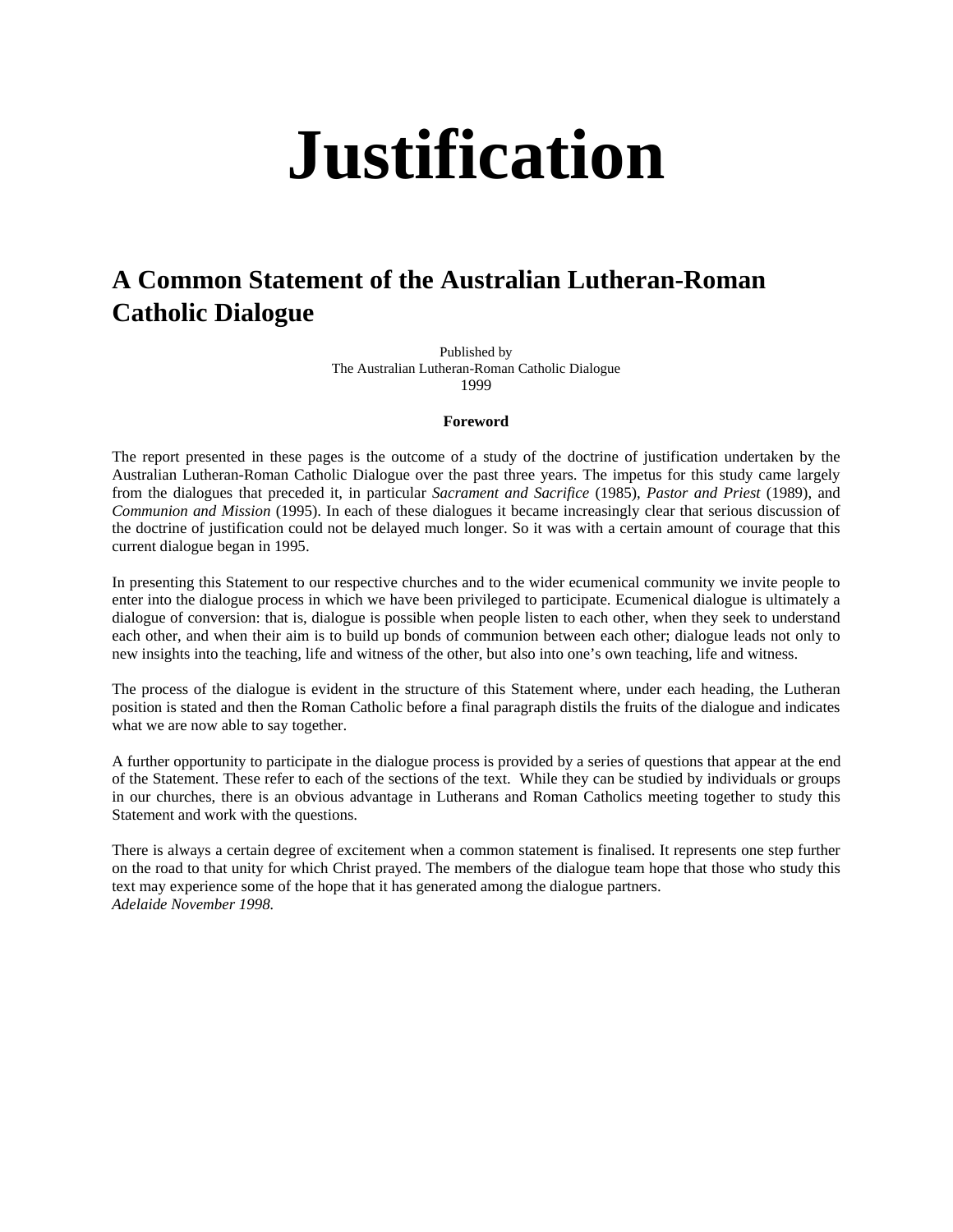## **Justification**

## **A Common Statement of the Australian Lutheran-Roman Catholic Dialogue**

## **1. Introduction**

When the Western church divided at the time of the Protestant Reformation the understanding of the doctrine of justification was at the heart of the separation. Many of the most significant condemnations in the Lutheran confessional writings and the anathemas from the Roman Catholic Council of Trent concerned this doctrine. In 1541 one of the first dialogues between Roman Catholics and Lutherans occurred when Luther's colleague Philip Melanchthon and the Roman Catholic theologians Johannes Eck and Gasparo Contarini, among others, engaged in a series of theological discussions in Regensburg. They surprised those assembled by reaching an agreement on the doctrine of justification. In what was the only joint Lutheran-Roman Catholic statement on justification until our own century the two parties succinctly confessed: 'It is known by all Christians and is without any doubt to be believed and confessed that human beings cannot reconcile themselves with God nor free themselves from the bondage to sin. It is only through Jesus Christ, the only mediator between God and humanity, and his grace, that we, as the Apostle declares in his letter to the Romans, are not only reconciled with God and set free from the bondage to sin but also participate in the divine nature and become children of God.' (Article 5, *The Regensburg Book).*  Other theologians on both sides, however, felt the problems went much deeper, and a series of mutual condemnations followed.

In the period following the Second Vatican Council a new era of conversation was entered into with important national dialogues between Lutherans and Roman Catholics being organised in North America, Europe and in many other regions, including Australia. A number of these dialogues took up the question of justification. While not finding agreement as easy or straight forward as the Regensburg dialogue, each team found a surprising level of agreement on this important doctrine. As a result of these dialogues the Lutheran World Federation and the Roman Catholic Church through the Pontifical Council for Promoting Christian Unity asked an international Lutheran-Roman Catholic dialogue team to determine to what extent the two traditions agreed on the doctrine of justification. The product of this effort has been the *Joint Declaration on the Doctrine of Justification,* which claims sufficient agreement exists that the Reformation era condemnations on both sides can be said no longer to apply to the dialogue partners as expressed in the *Joint Declaration.* This document is now before both churches.

At the same time as the *Joint Declaration* was being forged the Australian Lutheran-Roman Catholic dialogue team took up the question of the doctrine of justification. We took into account the work of other national dialogues as well as preliminary drafts of the *Joint Declaration.* We sought to approach the question as independently and freshly as possible, especially in light of the fact that our own previous dialogues have led us to the issue of justification. We also recognised the importance of developing an Australian statement on justification that our two churches could own in a unique way. It was with great joy that the dialogue members discovered that there existed also among us substantial agreement on this doctrine. Both sides were challenged to restate and clarify long held positions in language that could be understood by those within both traditions. As a result of nearly three years of Australian Lutheran-Roman Catholic dialogue on the doctrine of justification we offer together with thanksgiving the following statement on justification.

## **2. The Biblical Context**

The scriptures of both the Old Testament and the New use many images to express the fullness of what our gracious God has done and continues to do 'for us and for our salvation.' They speak of rescue from danger; victory over powers which oppress us; being brought to a place of safety and security; redemption from slavery to sin and death; forgiveness of sins; being transferred out of darkness into light; reconciliation with God; the establishment of *shalom;* re-creation; being made alive; rebirth; freedom and liberation; removal of the barriers which separate us from God and each other; healing and wholeness; and many other images.

One important image, favoured especially by the apostle Paul, is that of justification – an image taken from the courtroom. Paul's usage is rooted in the Old Testament tradition which speaks of God's righteousness in terms of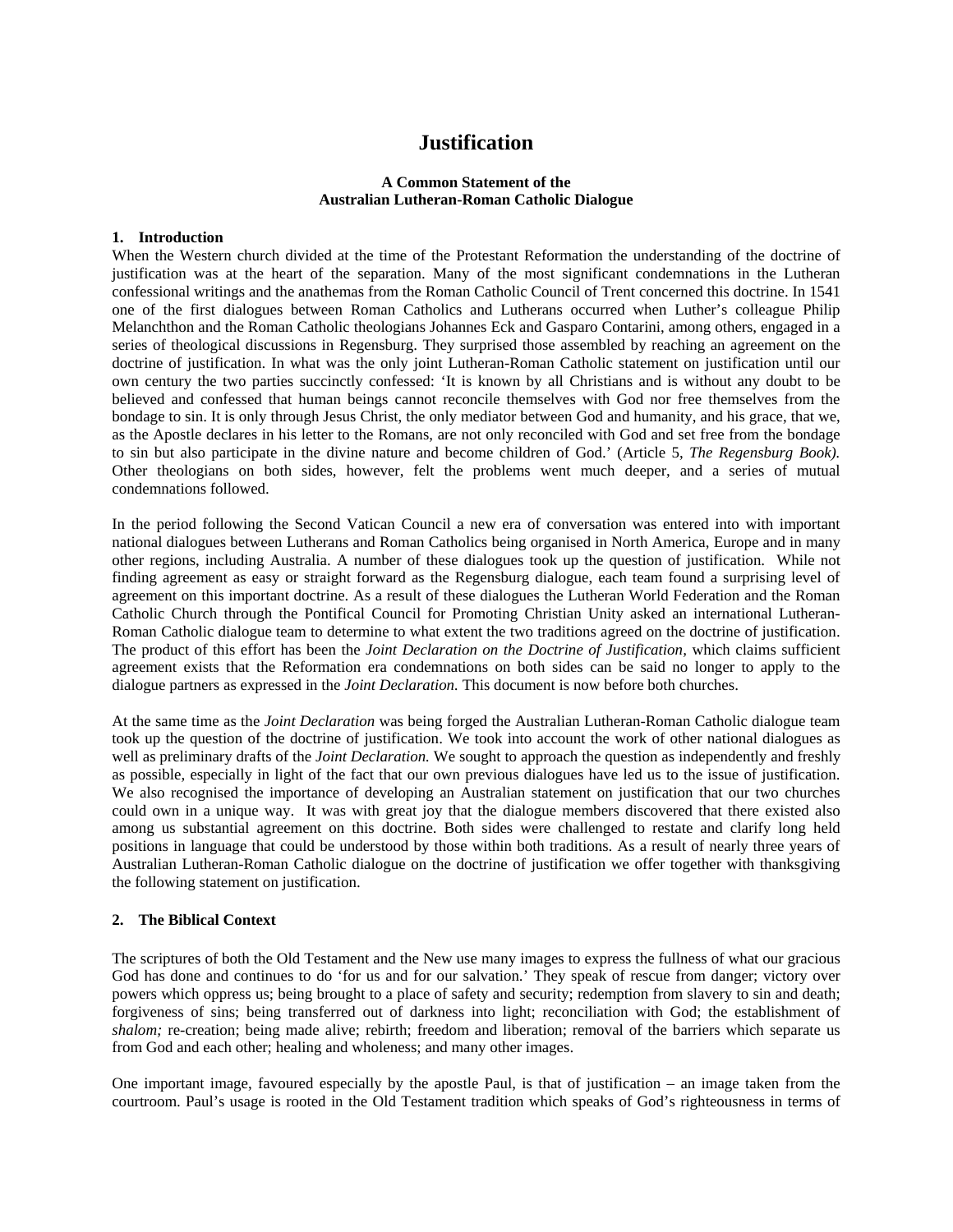God's covenantal loyalty, God's saving relationship with human beings, God's victories, and God's right judgements. For Paul, the definitive locus of God's righteousness and God's work of justification is Jesus Christ, who has become 'for us the wisdom of God, and righteousness and sanctification and redemption' (1 Corinthians 1:30). The good news that Christ was 'handed over to death for our trespasses and was raised for our justification' (Romans 4:25) is the epitome of the gospel which Paul proclaimed. It is the 'power of God for salvation to everyone who has faith ... For in it the righteousness of God is revealed' (Romans I:16,17a).

## **3. Justification: The Concept**

Lutherans place great emphasis on justification, holding it to be the 'chief article' of the Christian faith and the 'article upon which the church stands or falls.' They use the word 'justification' to refer to God's free and gracious action by which sinful human beings are declared to be righteous before God and by which their sins are forgiven for Christ's sake. God declares us to be righteous not because of anything we have done, but on account of the righteousness of Christ that is credited to us by God's grace and received by us through faith in Christ. The person who is justified receives a new and purified heart (Acts 15:9). Lutherans insist on the sanctification and regeneration that follow justification. They do not separate justification and sanctification, but they do distinguish between them in order to make it clear that justification comes entirely from God and not from what we do.

Apart from technical theology, the word 'justification' is rarely used among Roman Catholics. In ordinary preaching and teaching they speak of 'grace,' 'forgiveness,' 'redemption' or 'salvation.' The Council of Trent saw justification as 'not only a remission of sins but also the sanctification and renewal of the inward human being, through the voluntary reception of grace and gifts whereby an unjust person becomes just and from being an enemy becomes a friend.' Recent Roman Catholic theology has tended to understand God's justifying grace in interpersonal terms as God's self-communication in forgiving love (Romans 5:5). Justification occurs, by grace, through faith, in the person's free acceptance of this divine forgiving self-communication. Through the indwelling of the Holy Spirit we are caught up in a living relationship with the trinitarian God (Romans 8:14-17). This relationship changes us and we become a new creation in Christ.

Lutherans and Roman Catholics together see justification as God's free and saving action in Christ whereby our sin is forgiven and we are both declared and made righteous. Together we confess that it is solely by grace and through faith that we are justified and not through our own merits. Together we say that justification cannot be separated from regeneration, sanctification, and the renewal of our hearts by the Holy Spirit. Together we affirm that justification, or salvation in Christ, is central and normative to our Christian faith.

## **4. The Human Condition**

While Lutherans affirm the goodness of God's creation they also affirm the reality of original sin. They teach that all human beings, after the Fall, are innately sinful, and centred-upon-self. This sinful condition, which is inherited as part of the human condition, separates us from God and draws upon us God's condemnation: 'since all have sinned and fall short of the glory of God' (Romans 3:23). We are not able to earn justification before God, but are completely dependent upon God's grace for our salvation. Lutherans believe that after justification the struggle with sin is an ongoing reality for Christians. In this struggle with sin the Christian stands in continuing need of forgiveness, but also stands continually forgiven.

For Roman Catholics, the doctrine of original sin means that for all human beings there is a sinful condition which precedes their own free acts. It impacts on all people in an interior way. Because of original sin, human beings who are not justified are without sanctifying grace and the divine indwelling. It is this sanctifying grace which leads to our eternal life in God. Because of original sin we are cut off from what God desires for us; we all stand radically and absolutely in need of the forgiving and elevating grace of Jesus Christ. Following Aquinas, Roman Catholics see human beings as wounded by original sin. They believe that since all sin is forgiven in baptism, the concupiscence that persists after justification is not itself sin. They see this concupiscence as the inclination to sin, but not as sin itself.

Lutherans and Roman Catholics have different emphases in their views of the effect of original sin on human nature: Lutherans see human beings as spiritually dead because of this sin while Roman Catholics see them as wounded;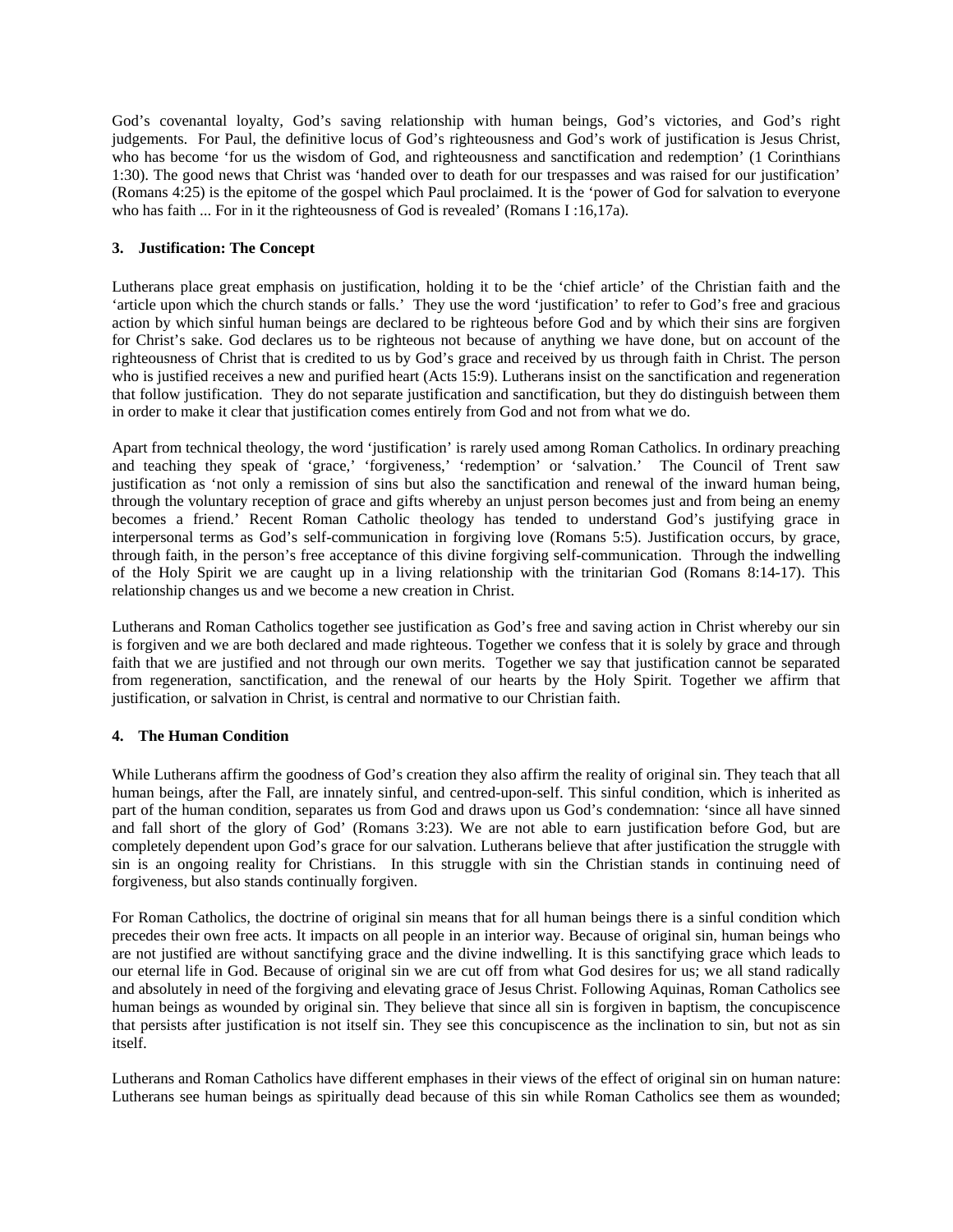Lutherans call that inclination that continues within us after justification 'sin,' whereas Roman Catholics call it 'concupiscence.' But Roman Catholics and Lutherans affirm together that: 1. original sin is an inner reality for every human being; 2. the inclination towards sin remains even after justification; 3. as human beings we stand in absolute need of God's forgiveness and regeneration; 4. we cannot earn our own justification but remain completely dependent upon God's grace; and 5. sin is not only personal, but also affects social and political structures and creation itself.

## **5. Justification as the Forgiveness of Sins and Participation in the Divine Life**

For Lutherans the forgiveness of sins is the central reality of justification. God's forgiveness is on account of Christ, and God's forgiveness means that we are declared and made righteous and our sins are no longer imputed to us, that is to say, they are no longer debited against us. This does not mean that we no longer commit actual sins, nor that we no longer struggle with sin in our lives. God's forgiveness means that, rather than the condemnation that our sins deserve, the righteousness of Christ is credited to us. As Luther wrote in his Small Catechism, 'where there is forgiveness of sins, there also are life and salvation,' that is, participation in the divine trinitarian life.

Roman Catholics understand justification to have two inseparable dimensions. The first is the forgiveness of sins, God's free action in which sins are truly taken away. The second is the inner renewal and participation in divine trinitarian life which forgiveness makes possible (Galatians 4:4-6; John 14:20-23).

Both Lutherans and Roman Catholics believe that the forgiveness of sins as God's free act is central to an understanding of justification. We believe that when God forgives us, our sins are truly taken away. We believe, too, in regeneration and participation in the divine life which takes place when our sins are forgiven. Lutherans distinguish between justification and that which flows from it, namely sanctification and participation in the divine life. Lutherans make this distinction in order to affirm that justification is entirely the work of God, whereas sanctification involves human cooperation. But in making this distinction they do not deny the inseparable relationship between justification and its fruits. Hence Lutherans also speak of justification as embracing sanctification. Roman Catholics emphasise regeneration and participation in the divine life as an integral part of justification. They do not thereby necessarily deny the Lutheran theological distinction between justification and sanctification. Both traditions look to baptism as the visible sign and realisation of God's promise of forgiveness in a person's life and of our regeneration and incorporation into Christ.

## **6. Christ as the Basis of our Justification**

Lutherans stress that justification exists only in and through the person and work of Jesus Christ. Christ becomes 'sin for us' and gives us in exchange his righteousness (2 Corinthians 5:21, NIV). This Christ-centredness of justification is understood within the context of the Trinity. The life, death and resurrection of Jesus for us – to which we are joined in our baptism – expresses the saving will of the Father, and occurs through the proclamation of the Word by the power of the Holy Spirit.

Roman Catholics, too, affirm the centrality of Christ in the whole order of creation and redemption, and see salvation in Christ in trinitarian terms (Colossians 1:15-20). The salvific will of the triune God finds efficacious, final and unsurpassable expression in the life, death and resurrection of Jesus. This saving love of God, poured out in Christ the eternal Word, is at work in the world through the grace of the Holy Spirit who is present to human beings throughout the whole of human history.

It is clear that Lutherans and Roman Catholics together believe in the absolute centrality of Jesus Christ in the work of justification, that is, our redemption and salvation. The different expressions of this conviction can be traced to the different emphases within each tradition since the Reformation. Both Lutherans and Roman Catholics see the centrality of Christ within the framework of a trinitarian theology. Both believe, too, that in the Holy Spirit the saving presence of the triune God is manifested in and to the world.

## **7. The Justified as Sinner**

Lutherans emphasise that the Christian is *simul iustus et peccator,* that is, at the same time justified and sinner. They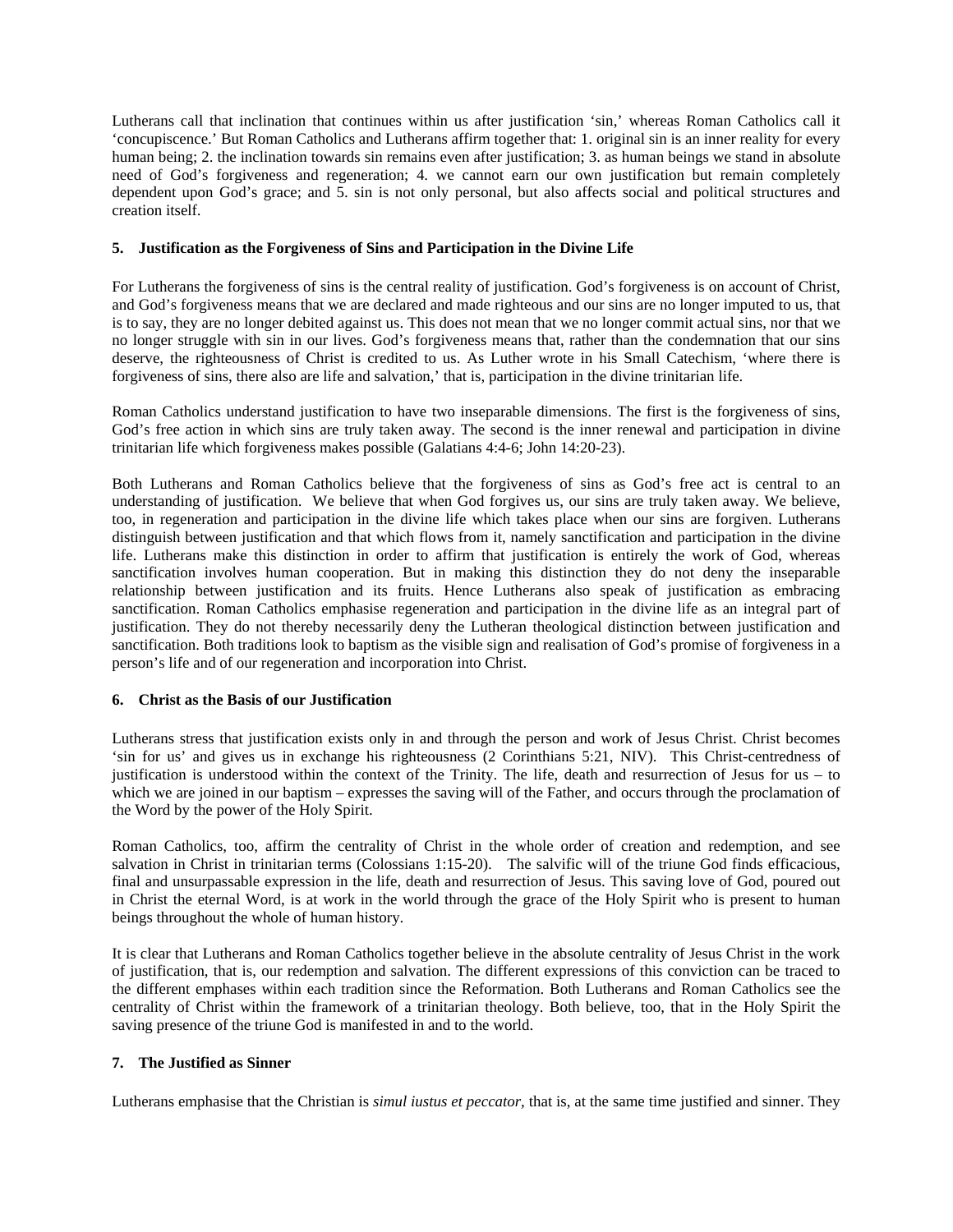teach that justification effects genuine inner renewal, that is, that Christ has made us holy and sin is forgiven and its power broken. At the same time, Lutherans also hold that those who are justified are not immune to temptation and sin, but remain constantly in need of God's justifying grace. The sin that continues to affect us in our lives is held to be real sin and is in need of continuing forgiveness.

Roman Catholics have been cautious about the formulation that the justified person is at the same time a sinner for fear it would imply a denial of the reality of the transformation that occurs in justification. Yet Roman Catholics affirm that: 1. we live in a world contaminated by the cumulative effects of sin; 2. concupiscence, which springs from sin and leads to sin, remains in us; 3. after justification we retain patterns and attitudes from our sinful past; 4. we are always subject to temptation; and 5. we fall into at least venial sins. Vatican II says that the church 'is at the same time holy and always in need of purification, and incessantly pursues the path of penance and renewal' *(Lumen Gentium,* 8).

There is an apparent difference between Lutherans and Roman Catholics over the important Lutheran teaching that the Christian is both justified and sinner at the same time. Through our dialogue we have been able to go behind this apparent difference. We have come to see that, in substance, we hold a common faith on this issue. Roman Catholics and Lutherans both believe that justification brings genuine inner renewal, including sanctification and good works (Romans 6:4; 2 Corinthians 5:14; Galatians 2:19-20). Together, we affirm that the new identity of those who are justified in Christ involves a lifelong struggle against temptation and sin. Together, we believe that God's justifying act disempowers the sin it exposes, so that original sin and its effects can no longer rule in those who hear and trust the gospel (Romans 6:11-13). However, while Lutherans speak of 'sin' remaining after justification, Roman Catholics speak of 'concupiscence remaining. While we use different language, we are convinced that we hold substantially the same doctrine. Both traditions are talking about the same reality - the inclination to sin. We both believe that our sins are completely forgiven in justification and we both believe that the inclination to sin remains even after justification. Together we confess that we stand in need of God's ongoing forgiveness just as we believe that God has indeed justified us and made us holy.

## **8. Good Works and the Justified**

Lutherans believe that good works, that is, a Christian life lived in faith, hope and love, are the necessary fruit produced by all those who are justified. Those who have been justified are freed to cooperate with God's Holy Spirit to produce good works and grow in God's grace. In this context Lutherans also use the language of reward with regard to good works. These good works, however, which are also always a gift of God, play no role in meriting for us God's grace or justification. The *Apology of the Augsburg Confession* states: 'Good works are meritorious-not for the forgiveness of sins, grace, or justification (for we obtain these only by faith) but for other physical and spiritual rewards in this life and in that which is to come' (4.194).

Roman Catholics, like Lutherans, affirm the absolute priority of grace. They see grace operative in human beings in the preparation for justification, in human cooperation with justifying grace, and in the deepening of communion with Christ after justification. Roman Catholics view good works as the fruit of justification, as borne by grace and as contributing to growth in grace. They affirm that good works are meritorious, and so affirm human responsibility. But they recognise that good works are also always a gift and that justification is always the unmerited gift of grace.

Together, Roman Catholics and Lutherans confess that those who are justified live and act in the grace they receive in biblical terms, they do good works (Ephesians 2:10) and bear fruit (John *15:8).* All who have been justified are freed to cooperate with God's Holy Spirit to produce good works and to grow in God's grace. The act of justification is always unmerited grace of God. Although the Christian life is a life under the cross in which good works do not mean we will never struggle or suffer, we affirm that the good works of the Christian life that follow justification do merit reward in this life and in the life that is to come (Matthew 5:3-12; 6:18; Mark 10:30; Revelation 2:10).

## **9. Justification by Grace Alone, through Faith Alone.**

For Lutherans the concept of grace alone underscores the fact that God justifies us not on the basis of anything we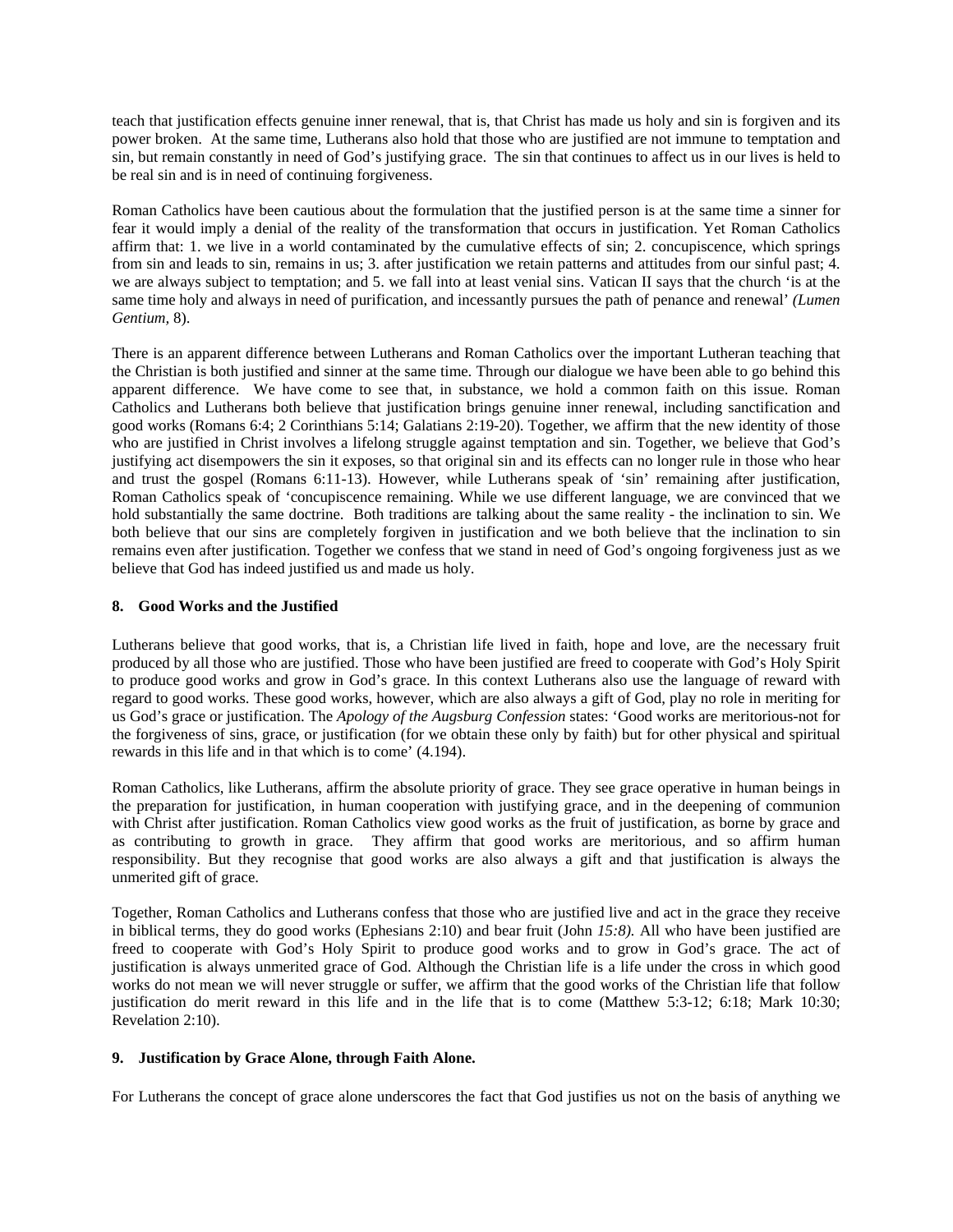have done or will do, but God's declaring and making us righteous is pure gift. God, in divine freedom, chooses to give us the forgiveness of sins. Likewise, Lutherans hold that 'faith alone' means that human beings contribute nothing to their coming to faith and in no way can they be said to cooperate with God's grace while still in an unregenerate state. While Lutherans believe it is necessary that the unregenerate sinner not resist the work of the Holy Spirit in the work of conversion, they would not traditionally describe this absence of resistance as 'cooperation'. It is alone through faith, understood as trust in Jesus Christ, that we receive the forgiveness of sins. And this faith, too, is held to be a gift of God, made possible only by the grace of God (Ephesians 2:8,9). This faith, however, is never alone, for it is a faith working in love (Galatians 5:6) and a faith that necessarily produces good works (James 2:2~26).

Roman Catholics have traditionally held, as stated at the Council of Trent, that we are not justified by anything we do, but only by God's grace. Trent affirmed the role of the human person in preparing for justification and in accepting the grace offered and living out what is given in that grace. Yet the Council insisted that all of this is grace and none of it happens except through grace. Therefore Roman Catholics, too, affirm that justification is by grace alone. With regard to faith, Roman Catholics view faith as one of the three theological virtues of faith, hope and love. When faith is understood merely as intellectual assent, it can exist without love and can coexist with sinful rejection of God. Clearly, however, faith understood in this sense is not enough for justification. Saving faith, which is always a gift of God, must involve love and hope. When faith is understood as faith informed by love and involving hope, then Roman Catholics, too, can affirm the principle of faith alone.

Lutherans and Roman Catholics agree that apart from God's grace there is no justification of the sinner. We confess together that the sinner is justified on the basis of God's grace alone through faith in the saving act of God in Jesus Christ. The faith through which the grace of God works justification in the sinner can never be a mere intellectual assent. Justifying faith always includes trust in God's promise and is informed by love of God.

## **10. The Assurance of Salvation.**

Lutherans, while recognising the possibility that some may resist God's grace in their lives and turn away from Christ, emphasise assurance of salvation. Moreover, they have sometimes thought Roman Catholics have no emphasis on the assurance of salvation and abandon the individual believer to doubt.

Roman Catholics have been concerned to avoid the sin of presumption. At the same time they believe that we can trust fully in God's promise of salvation. Moreover, they have sometimes thought Lutherans emphasised certainty to the point of presumption on the part of the individual.

Although Roman Catholics and Lutherans have sometimes thought themselves to be in disagreement on the matter of the assurance of salvation, in humility they have come to see that long held perceptions about one another have been incorrect. Therefore it is with joy and thanksgiving that Roman Catholics and Lutherans confess together that we place our confidence in the divine promises and in the mercy and grace of God revealed and present to us in Jesus Christ. We believe that no one should doubt the saving work of Christ nor the efficacy of the sacraments. Through recalling our baptism and making proper use of absolution (or the Sacrament of Reconciliation) and Holy Communion, our faith is strengthened and we are able, by looking solely to Christ, to live in the assurance of our salvation. Both traditions, however, also recognise that it is possible for human beings to resist the Spirit and turn away from Christ through sin. Hence we cannot presume certainty about our own salvation. But when we consider our salvation from the perspective of what God does for us in Christ, we can trust absolutely in God's saving promises.

## **11. Conclusion**

The members of this dialogue consider that the understanding of the doctrine of justification set forth in this common statement demonstrates substantial agreement on the central points of the doctrine of justification between Lutherans and Roman Catholics. In the light of this substantial agreement the remaining differences of language, theological expression, and emphasis in the understanding of justification need no longer be Church divisive in themselves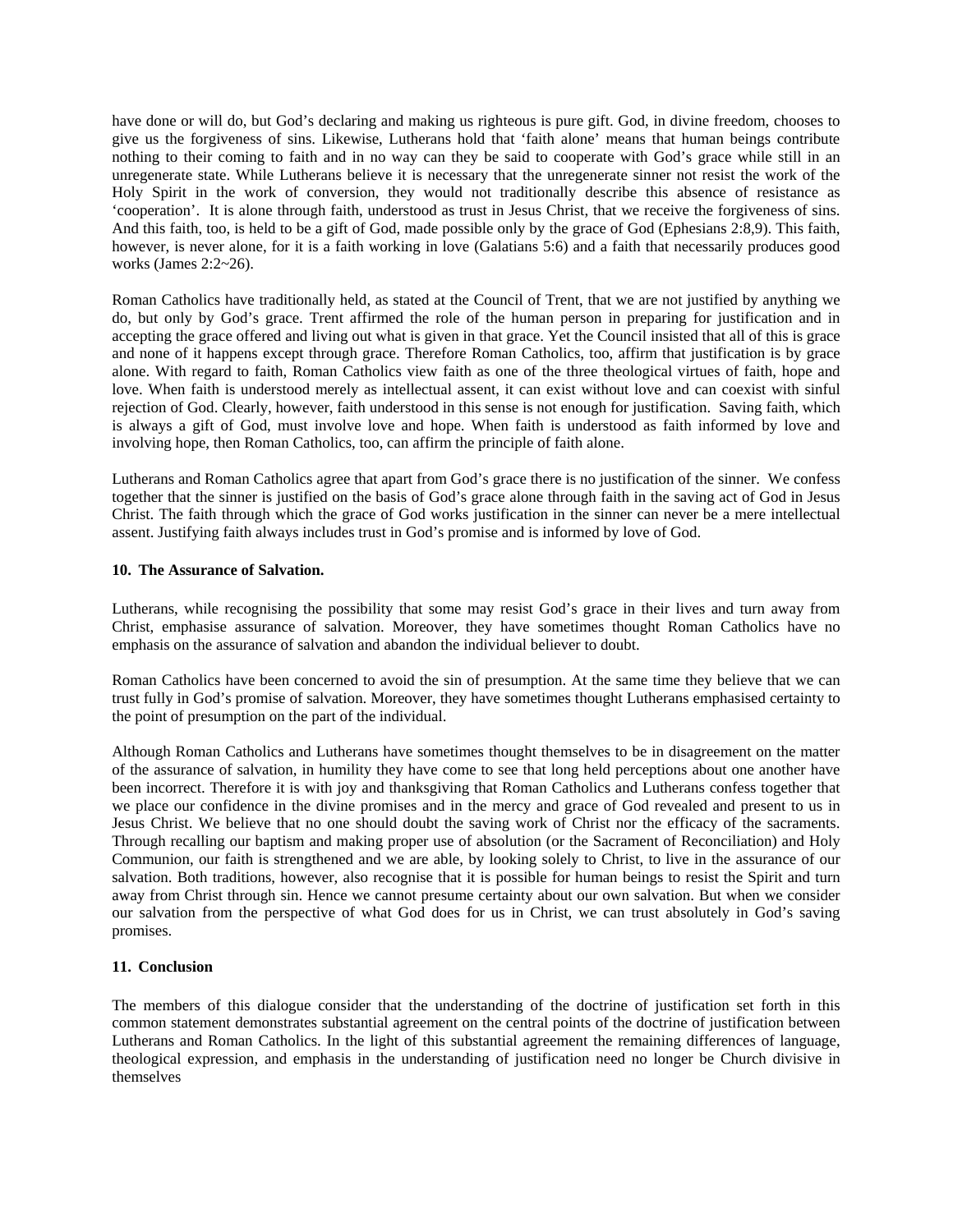We have just observed the 450th anniversary of the Roman Catholic condemnations on justification issued by the Council of Trent. After careful biblical and theological investigation both Lutherans and Roman Catholics believe that the status of these condemnations needs to be reevaluated. The condemnations in the Roman Catholic Council of Trent do not apply to the teaching of the Lutheran Church presented in this common statement. The condemnations in the Lutheran Confessions do not apply to the teaching of the Roman Catholic Church presented in this common statement. The belief and agreement of this dialogue is therefore that the mutual condemnations no longer apply.

We recognise that there are still issues in the teaching on justification which need further discussion and elucidation. It is our prayer that the Holy Spirit will continue to lead and guide us into an ever fuller understanding and confession of this central truth of the gospel.

With joy and gratitude to God, however, we recognise that in substance we do share a common faith in the doctrine of justification and that this dialogue has strengthened the bonds between us. Our agreement on justification must inevitably form the basis for all further dialogue between Lutherans and Roman Catholics. This opens the way to exploring the possibility of a more visible unity-as Jesus prayed, 'that they may all be one' (John 17:21).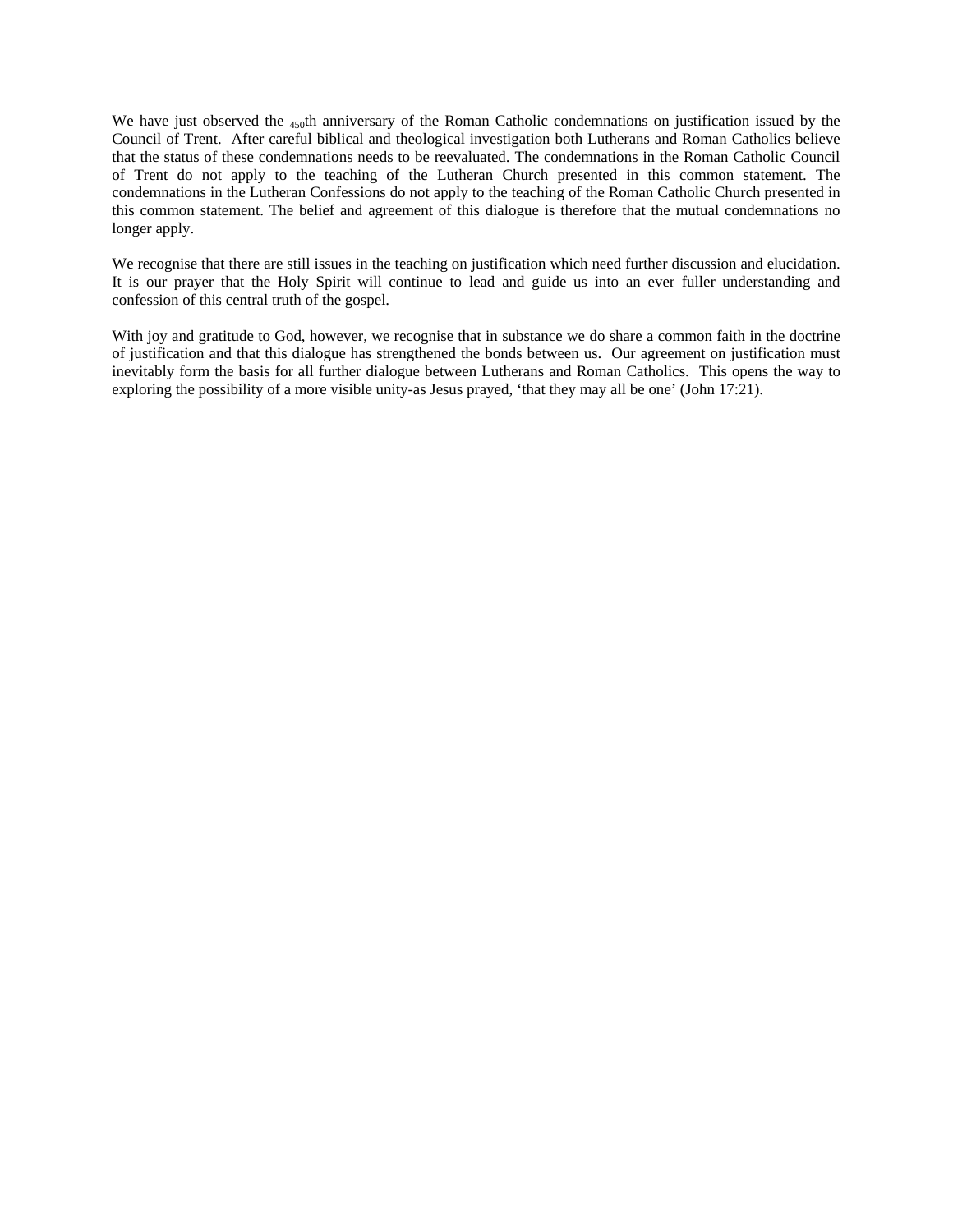## **APPENDIX 1**

## **Questions For Reflection and Study**

The following questions are provided as a guide for Lutheran and Roman Catholic groups to reflect together or separately on *Justification: A Common statement of the Australian Lutheran-Roman Catholic Dialogue.* It is assumed that group members have read the document prior to discussion. Because the questions are extensive, your group may decide to hold one study on a particular section of the document or a series of studies on the whole document. The questions are designed to help group members reflect on and share their faith, promote an understanding of justification, and lead to an expression of faith in action. Members of the Australian Lutheran-Roman Catholic Dialogue strongly encourage pastors, priests and other parish leaders to share this document with their communities. The dialogue members are particularly interested in hearing your response to the questions on section eleven. Please send your group 5 response to:

Rev James McEvoy Secretary Australian Lutheran-Roman Catholic Dialogue Catholic Theological College 34 Lipsett Terrace BROOKLYN PARK SA 5032.

## **Section Two. The Biblical Context**

- This section contains several images which the bible uses to express what God has done for us. Which of these images would you use to explain God's presence in your life? Could you describe a time in your life or an event when this image of God's presence was important to you?
- How would you say in today's language the good news that Christ was handed over to death for our trespasses and was raised for our justification' (Rom 4.25)?

## **Section Three. Justification: The Concept.**

- This section reminds us that justification is an utterly free gift of God. No amount of struggling on our part to earn God's love makes any difference – God loves us freely. Have there been moments in your life when this insight has struck you? Would you like to share one of those moments with the group?
- How obvious is it to non-Christians and ordinary Australians that for Lutherans and Roman Catholics 'justification or salvation in Christ is central and normative to our Christian faith'? Could you explain why this is so?
- What church and family rituals in our respective denominations celebrate the change that accompanies God's gift to the justified of grace, of a new and purified heart, of God's friendship, of a new creation?
- Lutherans and Roman Catholics have different approaches to the event of justification. What do you see is common to these approaches?

## **Section Four. The Human Condition.**

- How real is the concept of original sin to people today?
- Roman Catholics speak of people as being wounded by original sin whereas Lutherans speak of us as spiritually dead because of original sin. Does it really matter which image is used? Which image best expresses your understanding of original sin?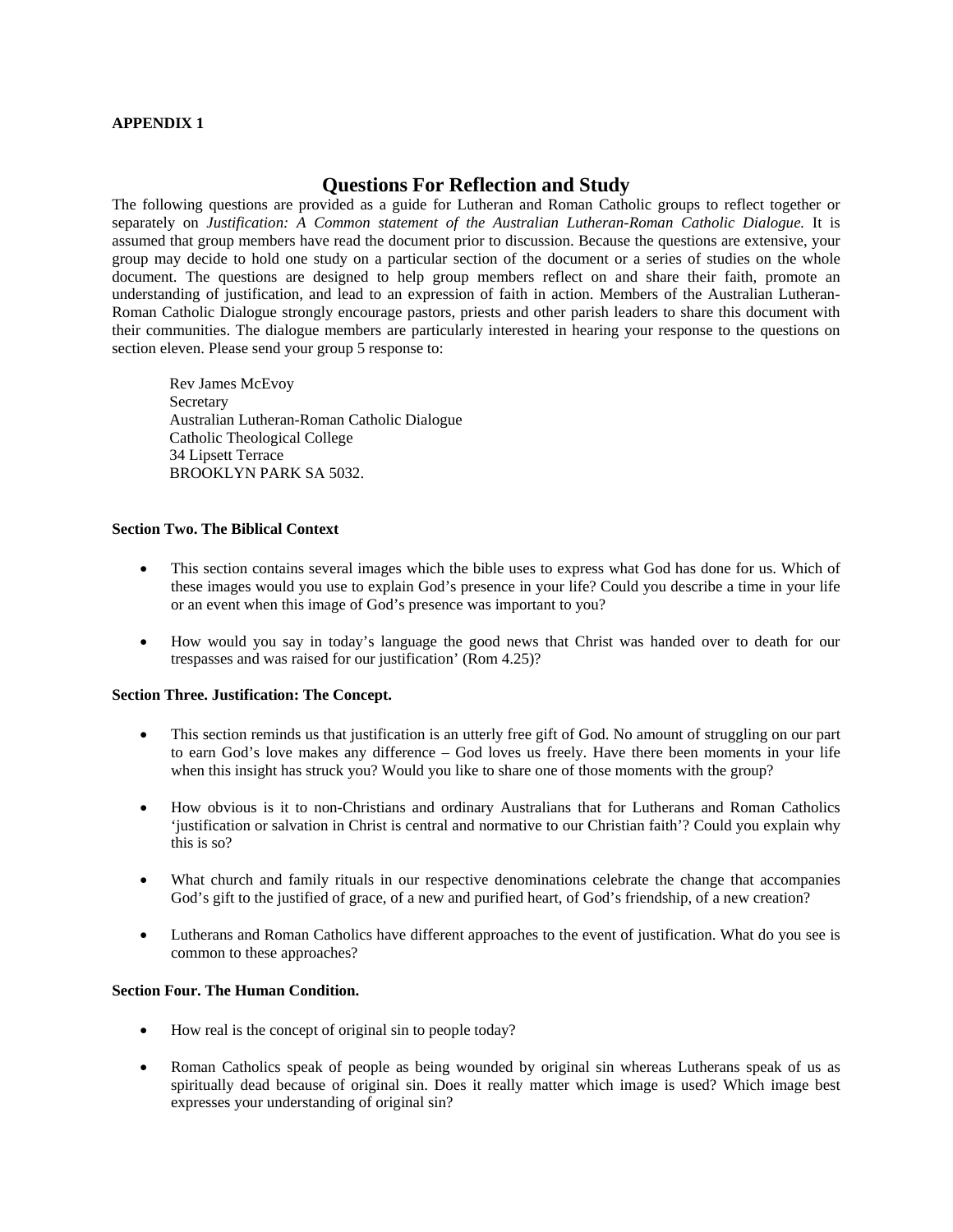• This section says that sin affects our social and political structures and even creation itself. Do you agree? Where do you see these sorts of effects of sin? What response can Christians make?

## **Section Five. Justification as the Forgiveness of Sins and Participation in the Divine Life.**

- How can our emphasis on participation in the divine life and on forgiveness of sin be used to speak to unbelievers in Australia?
- If as Lutherans and Roman Catholics we share an understanding of the forgiveness of sin by God, how can we publicly express God's forgiveness of our communal sin over the past centuries in relation to one another?
- Lutherans and Roman Catholics emphasise different things when speaking about justification and forgiveness. What are the strengths of these emphases?

## **Section Six. Christ as the Basis of our Justification.**

- What does Jesus' life tell us about the Father and the Holy Spirit?
- What are some of the ways in which Lutherans and Roman Catholics can communicate our focus on Jesus 'in the work of justification' in an increasingly diverse Australia?
- Our Churches have fostered deep devotion to Jesus Christ but the perspective of the Trinity has often been missing. How can parents, catechists, priests, and pastors promote a personal relationship with Jesus Christ within a trinitarian framework?
- The life, death and resurrection of Jesus is central to our justification. What aspect of his life do you often draw inspiration from?

## **Section Seven. The Justified as Sinner.**

- What rituals and practices in your tradition confront the ongoing effects of sin?
- How can pastoral practice encourage the avoidance of unnecessary anxiety while forming healthy ways to deal with temptation?
- In Roman Catholic theology, concupiscence springs from sin and leads to sin but is not sin. Is that what the word normally means to you? How do you understand the power of sin in your life after baptism?

## **Section Eight. Good Works and the Justified.**

- What is the connection between justification and working for justice? How do you as a Lutheran or Roman Catholic understand the place of good works in your life?
- In what way do you as a Lutheran or Roman Catholic believe that you are rewarded for the good works you do?

## **Section Nine. Justification by Grace Alone, through Faith Alone.**

• In the past Lutherans and Roman Catholics have appeared to have different definitions of faith. How do you understand faith? How do you understand the relationship between faith and love? How do you understand the relationship between faith and grace?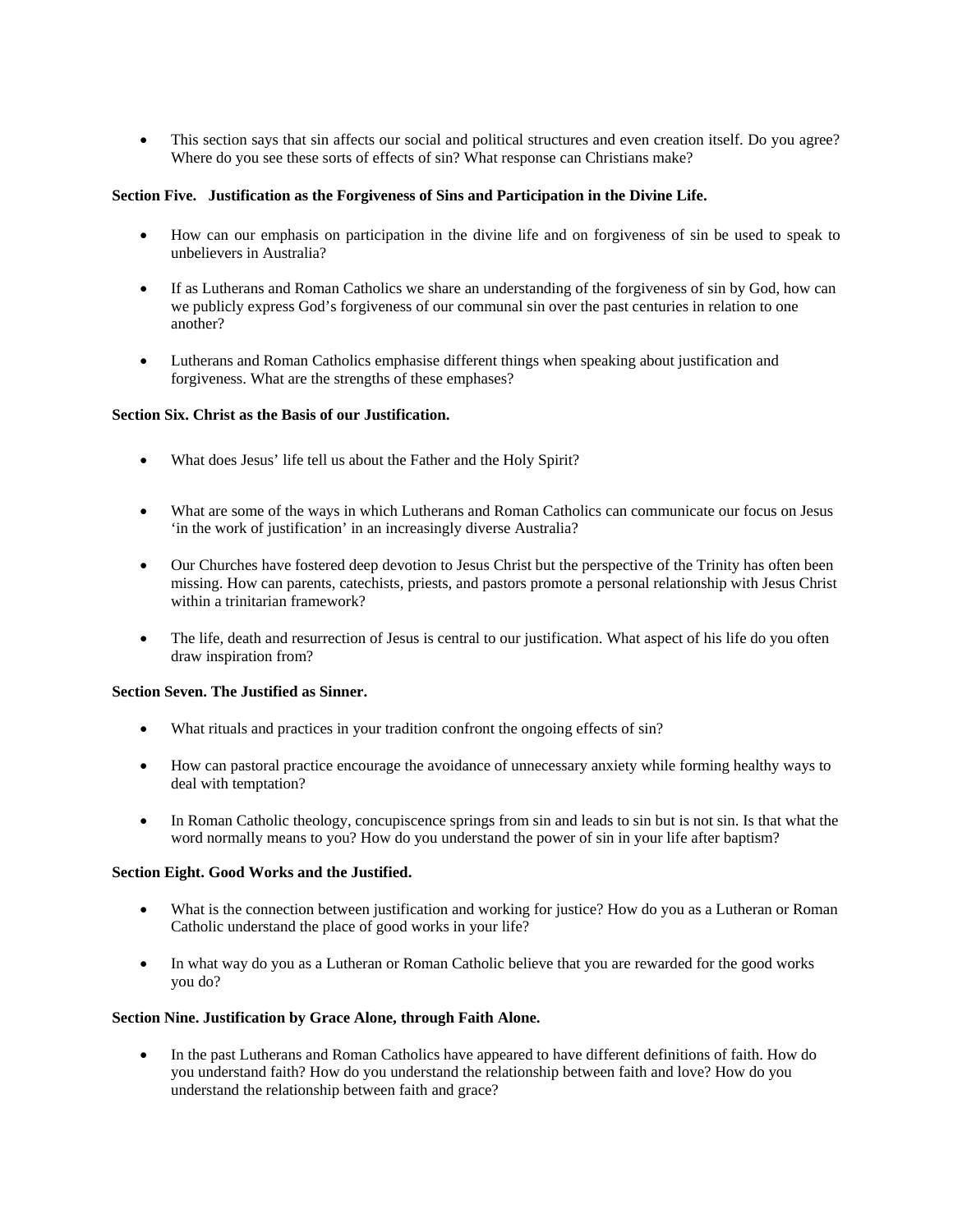- Some practices like meditative prayer promote a consciousness of God's work in us rather than the 'works' that we might do. How can local groups of Lutherans and Roman Catholics promote an openness to God's action in their lives?
- If Roman Catholics and Lutherans say that God's grace is freely given, why do they require thorough instruction in preparing for such events as Confirmation and Marriage?

## **Section Ten. The Assurance of Salvation.**

- What moments in your life lead to trust in the assurance of salvation?
- What might the sin of presumption look like in today's world?
- In an age when many young people are taking their own lives, how can Lutherans and Roman Catholics respond?
- The document states: 'we place our confidence in the divine promises and in the mercy and grace of God revealed and present to us in Jesus Christ'. Do the activities and priorities of our respective traditions reflect this trust and confidence?

## **Section Eleven. Conclusion**

- To what action does this substantial agreement call you and your Church?
- What are the implications of this substantial agreement for further relations between the two churches? What practical steps could we take?
- How can you communicate the excitement about this substantial agreement to the wider Australian community?

## **APPENDIX 2**

Discussion on the topic of Justification began at the  $_{87}$ th meeting the Australian Lutheran-Roman Catholic Dialogue on October 20, 1995 and concluded at the 99th meeting on October 23, 1998.

## **Roman Catholic Participants**

The Most Rev Leonard Faulkner, Archbishop of Adelaide The Rev Michael Rodger The Rev Kevin O'Loughlin The Rev Denis Edwards (co-chair) Sr Mary Cresp RSJ The Rev John Thornhill SM (October 1995 - October 1996) The Rev Greg Brett CM (March 1997 - ) Sr Bernadette Kiley OP The Rev Laurence McNamara CM (October 1995 - October 1996) The Rev Gerard Kelly (June 1997 - ) The Rev James McEvoy,

## **Lutheran Participants**

The Rev Lance Steicke, President General, Lutheran Church of Australia (October 1996, March 1998 - ) The Rev Les Grope (October 1995 - August 1998) The Rev J T Erich Renner (October 1995 - October 1997) The Rev Maurice Schild (March 1998 - ) The Rev Noel Weiss The Rev John Strelan (October 1995 - October 1997)